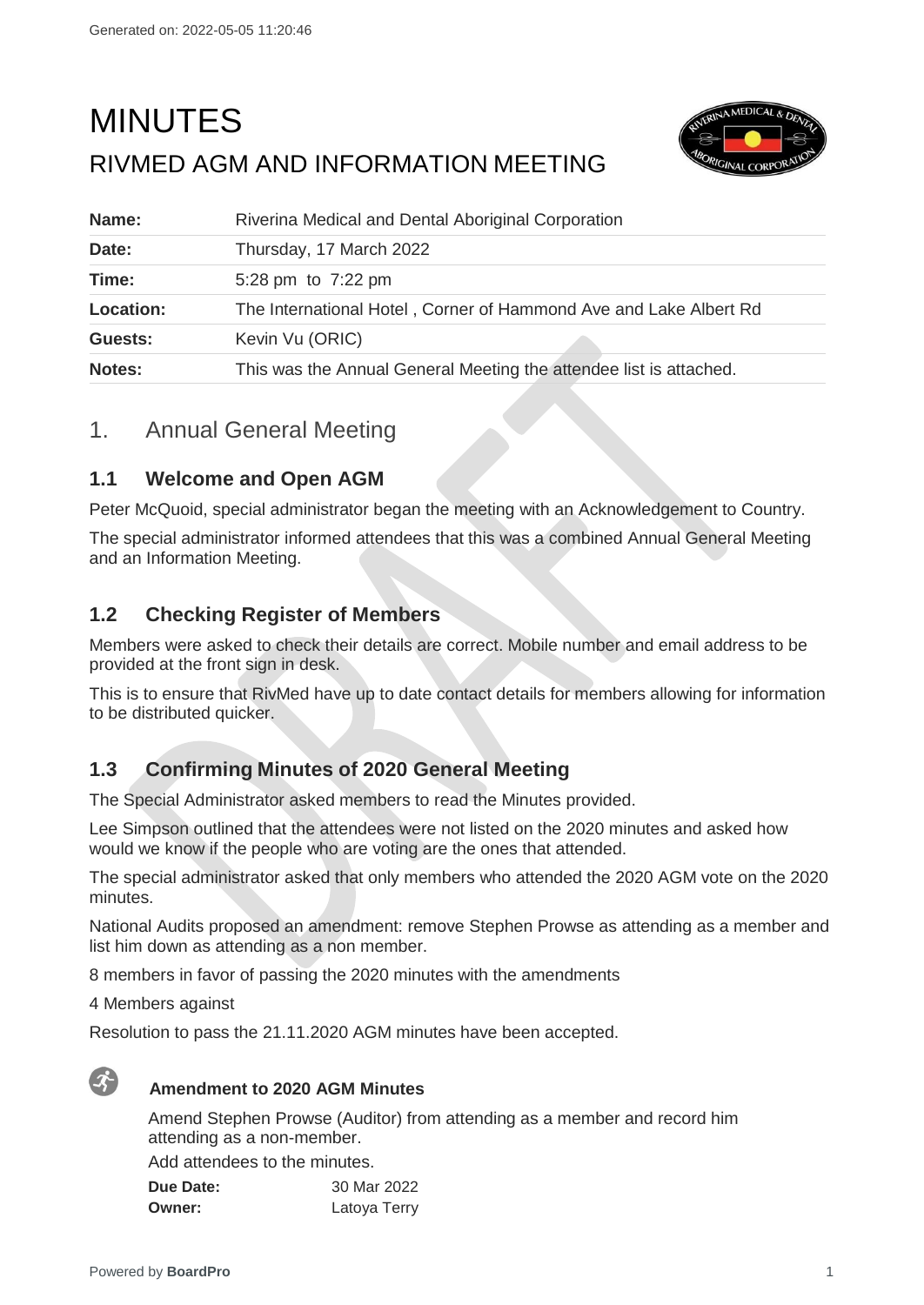# **1.4 Confirming Minutes of 2021 Annual General Meeting**

James Ingram expressed his concerns about last general meeting in November 2021.

The special administrator stated that he cannot change the past but he is here to show members the correct procedures in running an AGM.

Lee Simpson spoke about correct processes and that we have not followed the correct procedures. Lee read a letter from Minister Ken Whyte which spoke about Kevin Vu being an observer at the November 2021 general meeting. The special administrator responded and explained ORIC cannot vote at a General Meeting they are only there to observe. Kevin Vu was invited to attend the November 2021 Annual General meeting by members.

The special administrator asked for members to accept the 2021 General Meeting minutes.

19 Members in favor of accepting the 24.11.2021 minutes.

8 Members against accepting the 24.11.2021 minutes.

Resolution to accept the 24th November 2021 Annual General Meeting minutes with amendments to the attendance. Passed



# **Amendments to 2021 General Meeting Minutes**

Point 3 Change Bronwyn Lyons name to Michael Vincent. Change "Pam advised" to "Pam stated the report could not be read out because there were still some staff going through Industrial Relations. Where it says "man in pink shirt" change to "Troy Pietsch". Kerry Ingram stated "it's the Community" add Kerry's name. Add attendees to the minutes. **Due Date:** 30 Mar 2022

**Owner:** Latoya Terry

#### **1.5 Presenting the Financial Report**

The special administrator gave a Summary of the 2020/2021 Audited Financial Report.

- 2020 The Corporation had a surplus of \$1.2 Million
- 2021 The Corporation had a surplus of \$1.9 Million

Budgets will be developed along with Financial plans. The surplus will be spent on the community.

Troy Pietsch asked how would the Financial statements look if the surplus money was spent. Troy Pietsch stated it was both external and internal factors that contributed to money not being spent.

The special administrator explained the surplus wasn't an underspend on programs which is reported separately as a current liability. Understaffing has been the main problem.

John Fernando stated the Executive Team have been the problem to why positions were vacant.

The special administrator explained it's not just the Executive team. It was all levels throughout the Corporation, communication was also a big issue.

Dot Whyman raised an issue with Rob Wallace from HR Balance. Rob was engaged to train and recruit people but it didn't happen.

The special administrator reassured members that this is about moving forward, it is not to place blame on any individual person or group.

Patricia Morris spoke of how the board was being spoken of, but the problem was internal and snowballing.

The special administrator said there is no blame to anyone. Patricia Morris said we must be accountable.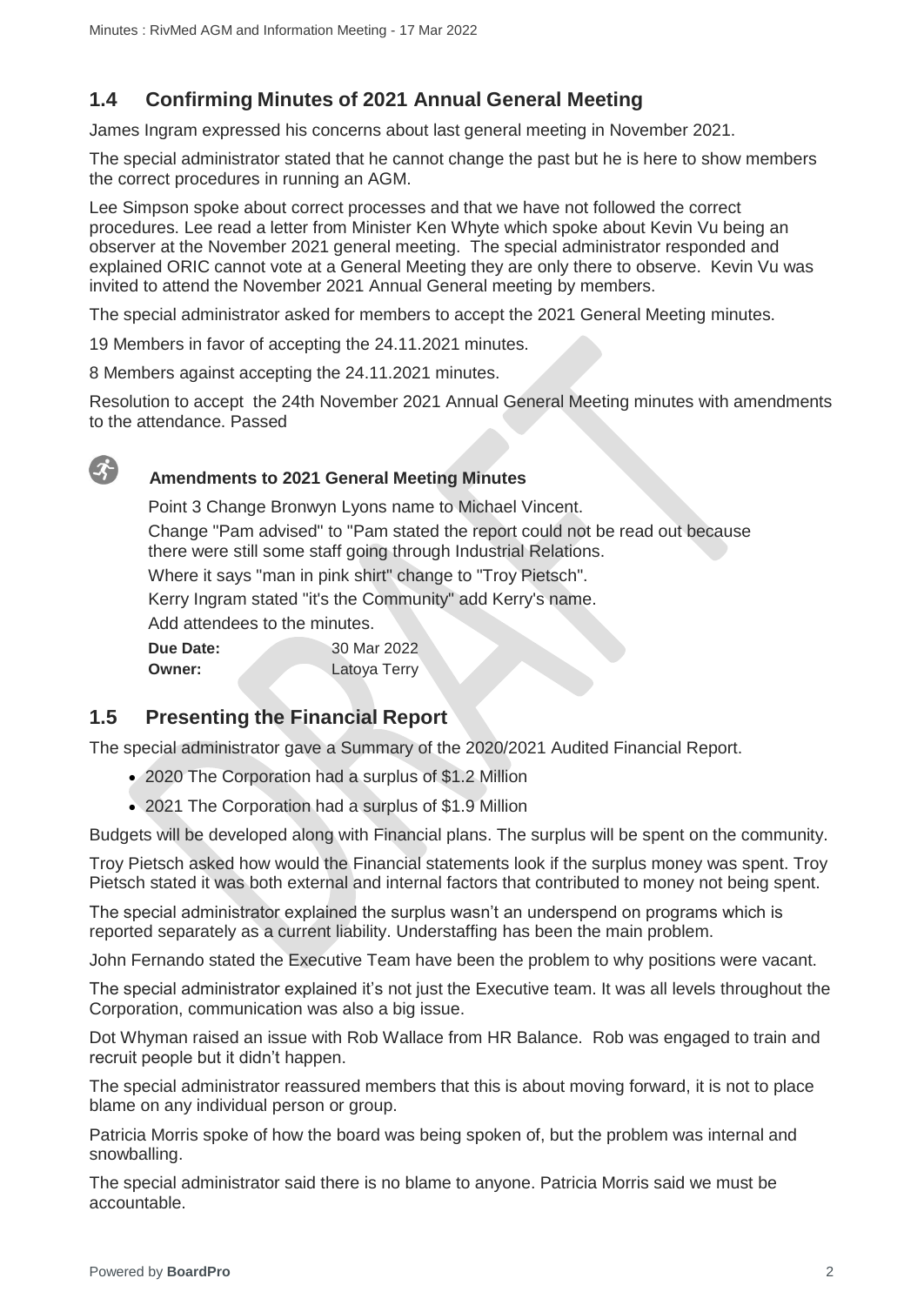Lee Simpson suggested that we need to get back to what happened, Black fellas are sick of things being swept under the carpet.

Lee Simpson asked about the WISE report. Will you be looking at the mismanagement in the past, fraud, and mistreatment? We need to acknowledge the past and move forward.

The special administrator issued a newsletter on his first day sent to all members and on ORIC's website. It was a call for Corporation Advisory Group (CAG) nominations. Very few people have applied for a role on the advisory committee. Consider other people you might think. Everyone who has applied Keith Mackay has contacted.

Dot Whyman asked the special administrator how would you deal with anonymous Facebook posts?

The special administrator said he cannot control Facebook posts but he will continue to put out the truth via newsletters and the RivMed website.

John Fernando stated its hard to not react to an Anonymous Facebook post that has been sent to parliament.

Donna Kirby spoke and informed members she has put a post up about Drs at RivMed because she feels her voice isn't being heard.

The special administrator stated any complaints will be acted on.

Troy Pietsch asked the special administrator if his 6 month timeline is negotiable. Unravel the past and create sustainable pathways to move forward. Troy also asks why the CAG group couldn't get paid for their skills at the meetings. Are there opportunities for the youth to build the capability?

The special administrator states that the timeline is like to be sufficient . It is important to have the two groups of people which are:

- Elders forum
- Skill based Commercial forum, being the Corporation Advisory Group (CAG)

The Rule Book can be change to cater for that. Members will be asked for input to any Rule Book changes. ORIC has the power to extend the special administration. The special administrator is making sure there is a framework implemented before the end of the Special administration.

Lee Simpson asked if there was any succession planning for after special administration. Can information be collated from members about what their gripes are. Can an opportunity be created so members can go to the special administrator to be heard. Wondering what feedback have been provided to ORIC from other organisations?

The special administrator stated other communities have similar problems. He still works with other corporations he worked with years ago. First year after special administration, training people will come and run through issues with the new board. Increased reporting monthly. Officers in ORIC will review these reports. Financial reports, patient care stats etc. Two specialist independent directors on the Board. Look at what skills may compliment the corporation, they do not have to become members. Try and find an Aboriginal or Torres Strait Islander person (ATSI) to fill those positions.

Kate Morris asked if the CAG have to have Working with Children Check and National Crime Checks. The special administrator replied yes they will have to provide this after applying for the CAG. If someone has a police record, they will risk assess the record. Anyone wanting to be on the CAG you need to consider your previous criminal record.

Sometimes its hard to find ATSI independent directors to sit on the CAG.

Lee Simpson disagreed on the use independent specialist directors not from this area.

ORIC is the regulator. This does not mean they tell you how to run your corporation. Regulators do not get involved in day to day operations.

CAG does not have any powers. But is a important group to advise the special administrator. The CAG is an important group because from that group directors will be selected.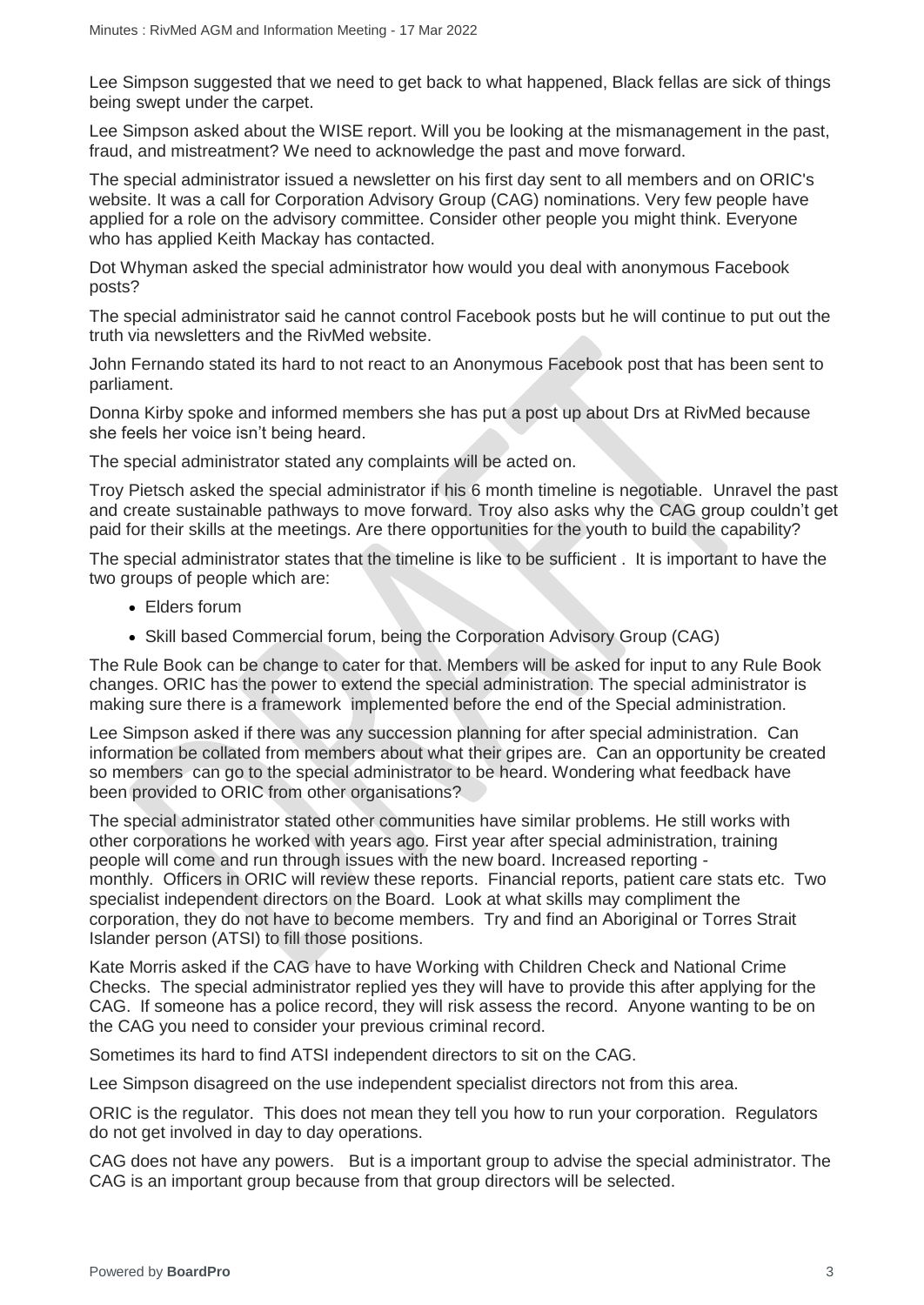John Fernando asks about the cost of vehicles in the Audited Financials and the amount spent. The special administrator stated they have started looking into the fleet and looking into the vehicles.

#### **1.6 Choosing an Auditor**

National Audits have provided a quote for \$35,000 and have been appointed by the special administrators to conduct the 2020/2021 Audit

At the next AGM, members will vote on auditors.

# 2. Special Administration Information

#### **2.1 Role of the Special Administrator and aim of the Special Admnistration**

Kevin Vu (ORIC) began with an Introduction into special administrations

Last year an examination was conducted for the period of 1/7/2019-30/10/2021

The Examination report came after the general meeting in November 2021. At that General Meeting is where the change in Board of Directors occured.

ORIC issued a show cause notice to the former board and provided them an opportunity to respond. The former board all agreed that RivMed be put into special administration.

Peter McQuoid has been appointed to the special administrator role on 22.2.2022 and will end 26<sup>th</sup> August 2022.

The special administrator's role is to turn the corporation around into good health. The Corporation was rated high risk. The stakeholders were very concerned and raised these concerns with ORIC.

The Office of the Children's Guardian OCG (Out of Home Care Regulator) conducted an onsite assessment. As a result of the assessment the RivMed caseload went from 56 children to 15 children in care.

There were a number of other issues, for example:

- Significant turnover of CEOs 6 CEO's in a short timeframe.
- Various Industrial relations matters at the time of the examination.
- RivMed paid \$700,000 in termination related payments.
- Significant turn over of doctors. Locum doctors cost a lot of money. RivMed has struggled to get permanent doctors.
- Numerous service delivery requirements weren't being met.
- Staff vacancies were 40, today its 37 vacancies. Not delivering at full capacity.

John Fernando asks why ORIC did not help earlier and did not intervene.

Kevin Vu responded to the Ken White letter. Complaints were made to Ken White. Kevin mentioned the member's petition where it stated that members would like to invite ORIC to attend the General Meeting in November 2021. Members invited Kevin to be an observer. Kevin Vu did answer questions from the members however he did not give advice. Kevin Vu reminded members that Alan Eldridge was facilitating the meeting that night.

The special administrator reminded members why we are here tonight and that is for the AGM and information meeting.

Kevin Vu stated during the whole examination period and after the period, when RivMed provided critical services, no Model of Care Policy had been developed or implemented. This had been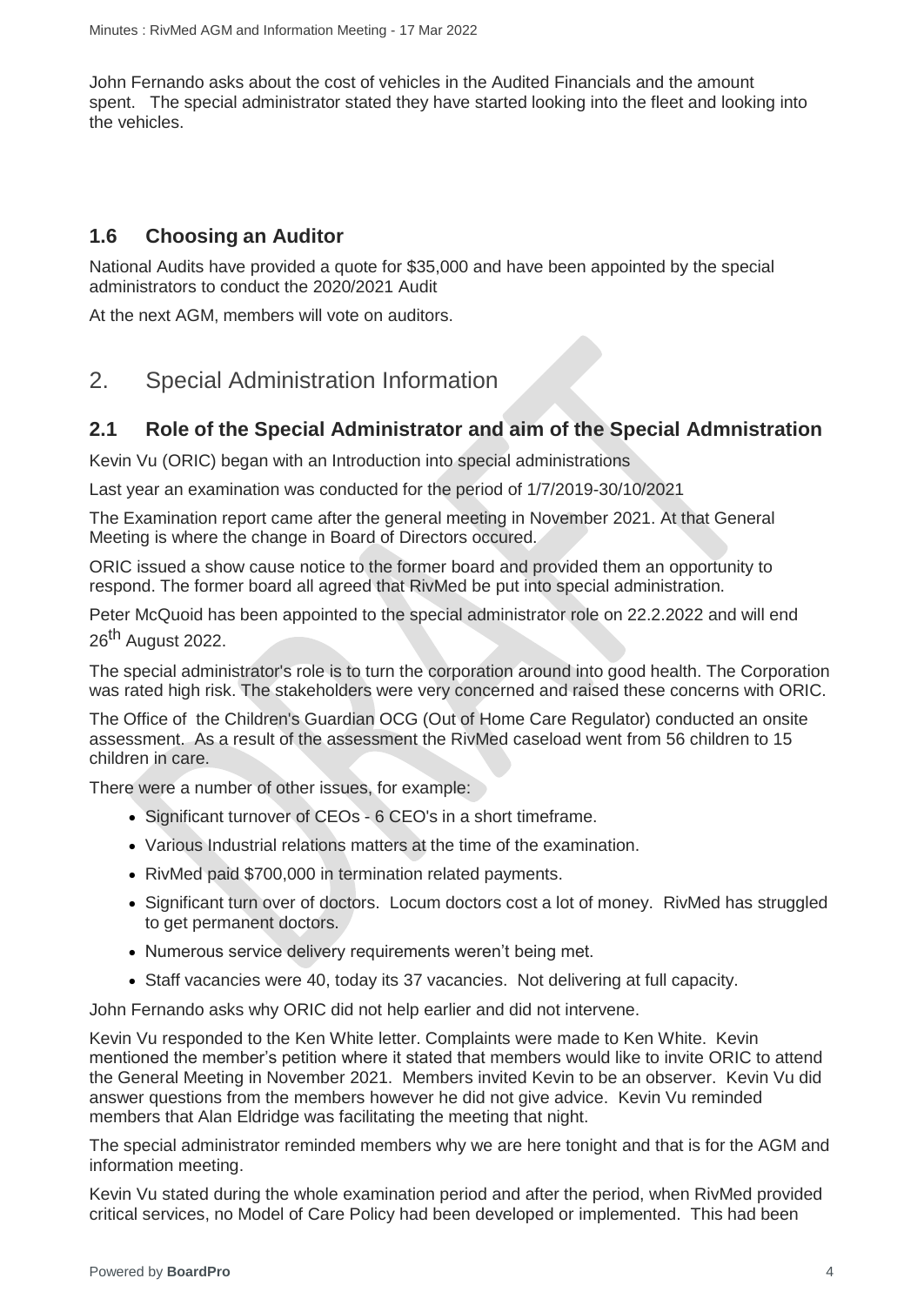requested by ORIC to the old board but they did not develop one. It was not until the immediate past (former) Board were requested by ORIC that they developed a Model of Care Policy.

The special administrator stated he operates independently from ORIC. Where possible changes made will included staff, and members of the Corporation

Peter McQuoid has 19 years of special administration experience. The special administrator guaranteed that he will get RivMed back up again to a high level of services for the community. On 26<sup>th</sup> August 2022 the special administration will end. This means handing the corporation back to the members.

#### **2.2 Progress to Date**

Take Control of assets has been completed.

Met with the stakeholders today. All funders and stakeholder are giving RivMed 100% support.

Providing a lot of extra resources for the corporation into HR, Governance, and Operations.

A special administration team are working at RivMed and assisting staff.

There are 37 vacant positions.

Recruitment has commenced starting with a new CEO. By the middle of next week this should be advertised.

ORIC is paying for the Special Administrations costs. The Corporation will pay for the extra resources being provided by other corporations.

Funding bodies have agreed to use surplus for Recruiting.

The CFO position will be advertised as a priority.

No financial reports for the last year.

Lee Simpson ask about the selection criteria for the CEO.

Special Administrator explained the selection criteria.

#### **2.3 Next Steps**

Restore good operational order - go through each program and identify problems, feedback from the community and patients. Work with the funding bodies to solve the issues that are highlighted. Return the corporation back to member controlled.

Starting to recruit the Corporation Advisory Group (CAG). This group will advise the special administrator, review the rule book etc. The CAG will be a pathway to a directorship on the new board.

Take nominations from the community. They will meet once a month. The special administrator will select the new Board. Keith Mackay is assisting with this process. No voting for Directors because of being in special administration.

Monthly review basis after special administration leaves.

Donna Kirby asks what the criteria is to be on the CAG. A mixture of women, men and youth should be included.

The special administrator explained the CAG needs to be able to run a multi-million dollar , multi division complex organisation

2 groups

Business skills, confident with reading complex board reports